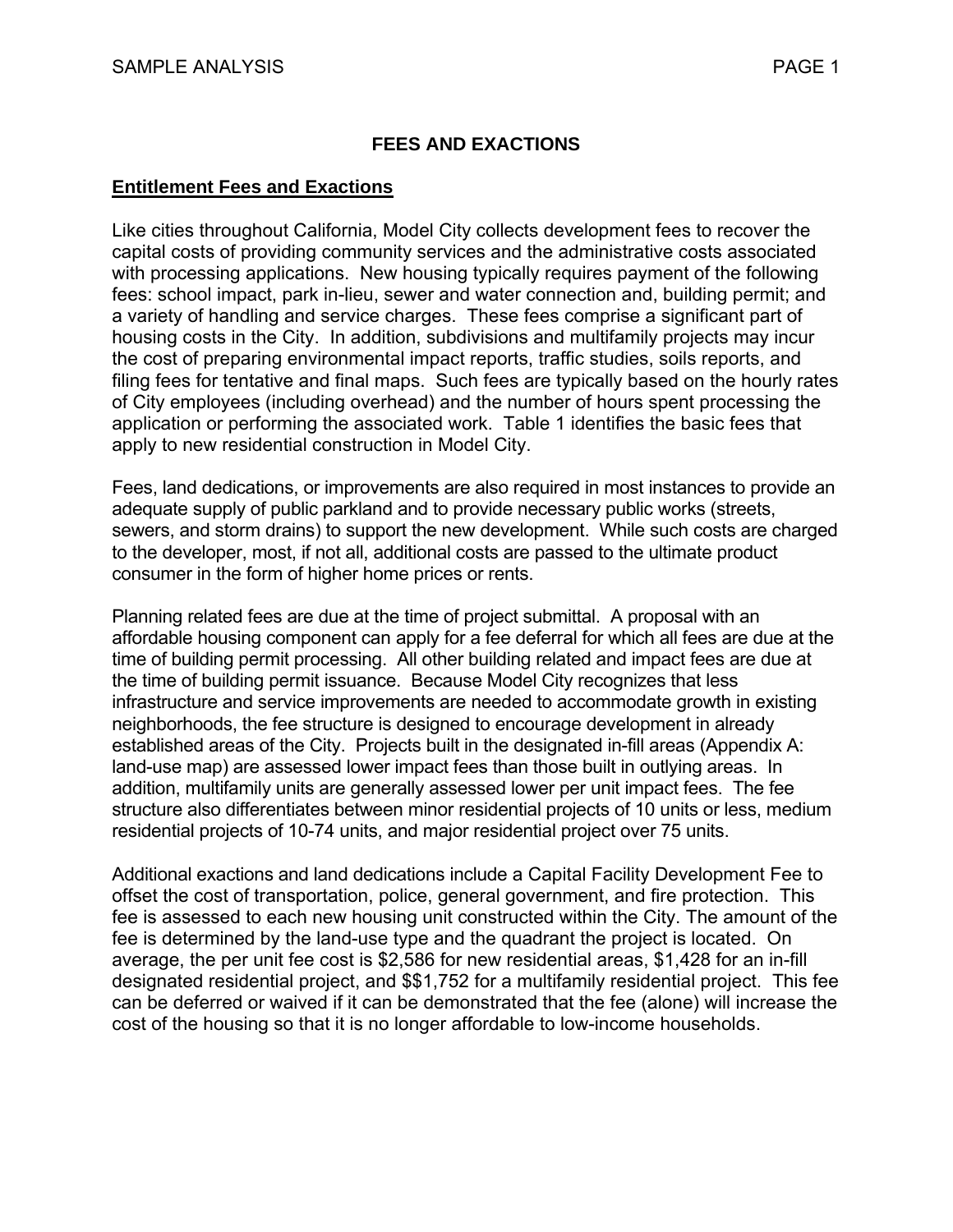Model City Unified School District serves the City. The elementary and high schools operate under one administration. The School District assesses a school impact fee on all new development. The school impact fee on commercial land is \$.34 per square foot. The fee of \$2.05 per square foot on residential land can add significantly to the cost of development. Currently, there are no exemptions from the school impact fee, however, the school board will review and consider requests for exemption from or reductions for senior and affordable housing projects.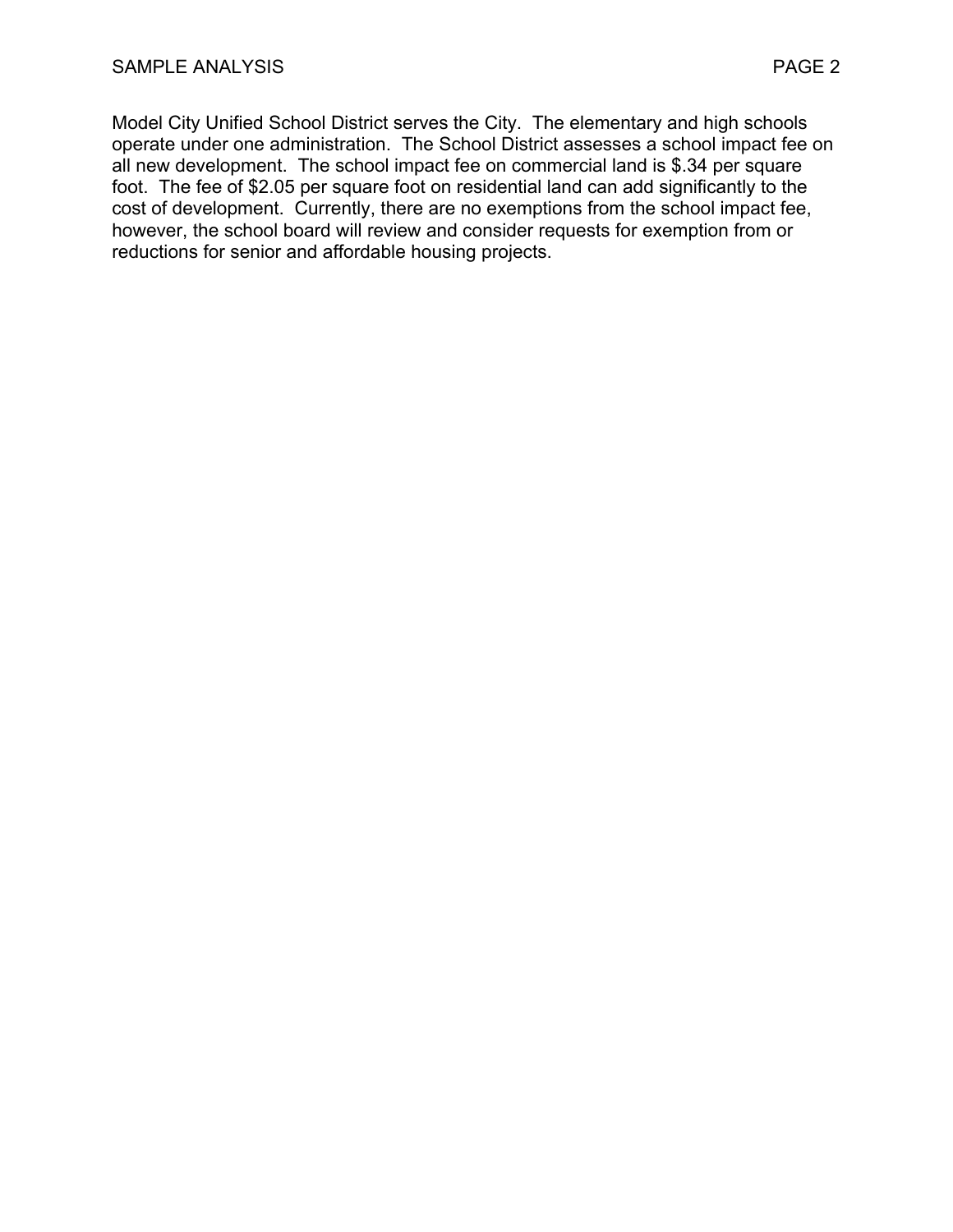**TABLE 1 PLANNING AND DEVELOPMENT FEES** 

| <b>FEE CATEGORY</b>                            | <b>FEE AMOUNT</b>                                                                                          |                                                                                                                                               |  |  |  |
|------------------------------------------------|------------------------------------------------------------------------------------------------------------|-----------------------------------------------------------------------------------------------------------------------------------------------|--|--|--|
| <b>Planning and</b><br><b>Application Fees</b> | <b>Single-Family</b>                                                                                       | <b>Multifamily</b>                                                                                                                            |  |  |  |
| Variance                                       | \$1,102                                                                                                    | \$1,102                                                                                                                                       |  |  |  |
| <b>Conditional Use Permit</b>                  | minor \$997, medium \$2,205,<br>major \$3,150                                                              | minor \$997, medium \$2,205,<br>major \$3,150                                                                                                 |  |  |  |
| General Plan Amend.                            | \$3,775                                                                                                    | \$3,775                                                                                                                                       |  |  |  |
| Zone Change                                    | \$4,197.50                                                                                                 | \$4,197.50                                                                                                                                    |  |  |  |
| <b>Site Plan Review</b>                        | \$200 minor residential<br>\$300 major residential                                                         | \$200 minor residential<br>\$300 major residential                                                                                            |  |  |  |
| <b>Architectural Review</b>                    | minor \$420, medium<br>\$997.50, major \$1,500                                                             | minor \$420, medium<br>\$997.50, major \$1,500                                                                                                |  |  |  |
| Specific Plan                                  | \$2,000 initial deposit                                                                                    | \$2,000 initial deposit                                                                                                                       |  |  |  |
| <b>Development Agreement</b>                   | \$1,500 deposit                                                                                            | \$1,500 deposit                                                                                                                               |  |  |  |
| <b>Building</b><br>Inspection/Permit           | Building valuation ≤<br>\$100,000: \$34.12 - \$1,173<br>Building valuation ><br>\$100,000: \$5.69 for each | Building valuation ≤<br>\$100,000: \$34.12 - \$1,173<br>Building valuation ><br>\$100,000: \$5.69 for each<br>additional \$1,000 in valuation |  |  |  |
| <b>SUBDIVISION</b>                             | additional \$1,000 in valuation                                                                            |                                                                                                                                               |  |  |  |
|                                                |                                                                                                            |                                                                                                                                               |  |  |  |
| Certificate of Occupancy                       | \$108 plus staff time                                                                                      | \$108 plus time                                                                                                                               |  |  |  |
| Lot Line Adjustment                            | $$400 + $35$ per lot                                                                                       | $$400 + $35$ per lot                                                                                                                          |  |  |  |
| <b>Tentative Tract Map</b>                     | $$1,541 + $50$ per lot                                                                                     | $\overline{$1,541 + $50}$ per lot                                                                                                             |  |  |  |
| <b>Final Parcel Map</b>                        | \$525 application fee                                                                                      | \$525 application fee                                                                                                                         |  |  |  |
| <b>ENVIRONMENTAL</b>                           |                                                                                                            |                                                                                                                                               |  |  |  |
| Initial Environ. Study                         | \$800                                                                                                      | \$800                                                                                                                                         |  |  |  |
| <b>Environ. Impact Report</b>                  | \$1,500 & consultant fees                                                                                  | \$1,500 & consultant fees                                                                                                                     |  |  |  |
| <b>Negative Declaration</b>                    | \$346.50                                                                                                   | \$346.50                                                                                                                                      |  |  |  |
| <b>IMPACT</b>                                  |                                                                                                            |                                                                                                                                               |  |  |  |
| <b>Capital Facilities Fee</b>                  | New = $$2,586$ In-fill= $$1,428$                                                                           | \$1,752/unit                                                                                                                                  |  |  |  |
| Parks                                          | New = $$1,229$ In-fill = $$751$                                                                            | \$698/unit                                                                                                                                    |  |  |  |
| <b>Water and Sewer</b>                         | New = $$3,040$ In-fill= $$2,015$                                                                           | \$1,200/unit up to 10 units<br>\$960 per additional unit                                                                                      |  |  |  |
| Sewer Hook-up                                  | \$1,036/unit                                                                                               | \$846/unit                                                                                                                                    |  |  |  |
| Wastewater and<br>treatment                    | \$1,673/unit                                                                                               | 1673/unit                                                                                                                                     |  |  |  |
| Traffic                                        | New = $$452$ In-fill= $$339$                                                                               | \$405/unit                                                                                                                                    |  |  |  |
| School                                         | $$2.05$ per sq ft                                                                                          | \$2.05 per square ft                                                                                                                          |  |  |  |
| <b>Public Building Facilities</b>              | New = $$692$ In-fill= $$519$                                                                               | \$408/unit                                                                                                                                    |  |  |  |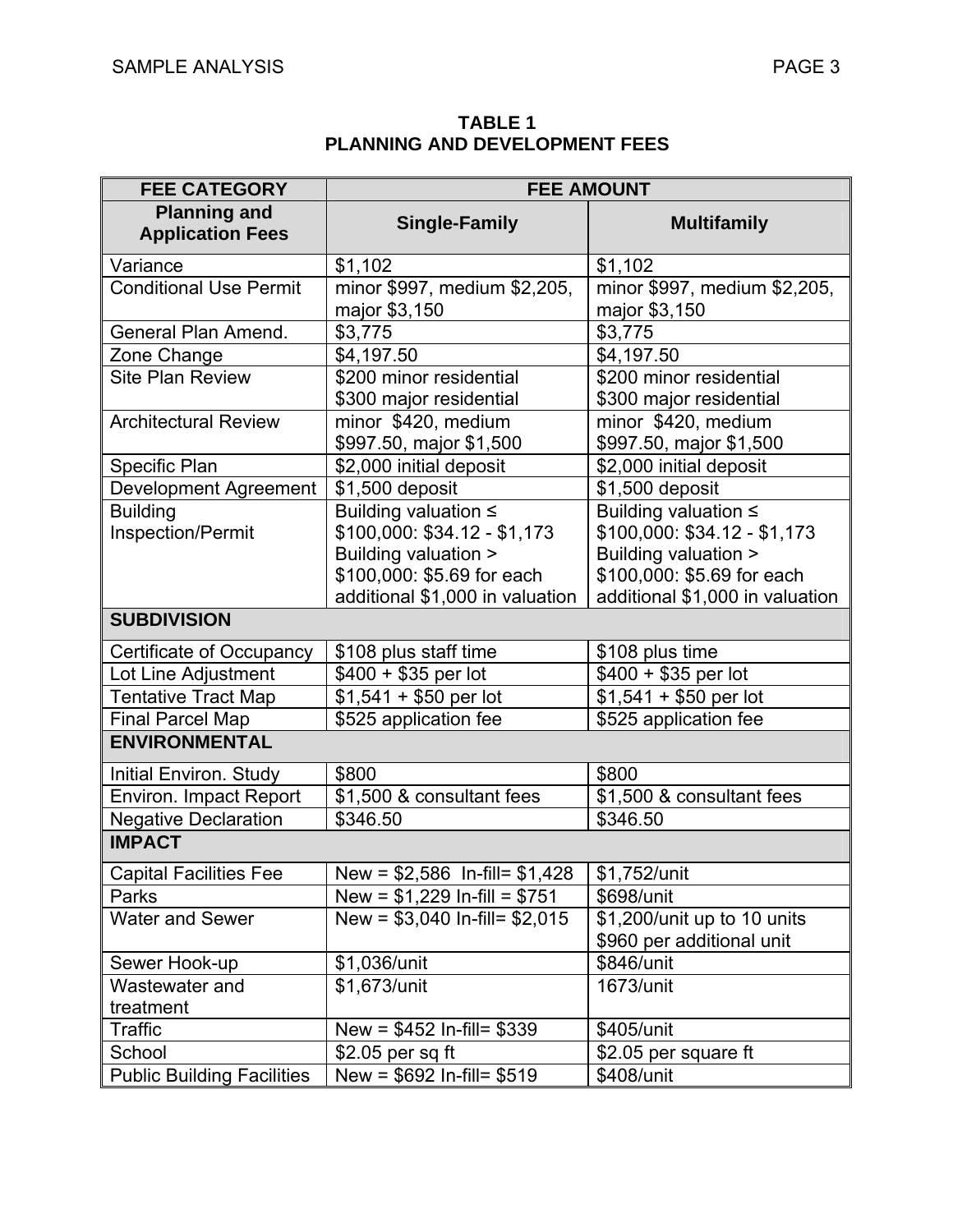Table 2 identifies the hypothetical fees that would be collected for a new 2,000 square foot two-story house and a 45-unit multifamily project. These fees would be approximately \$15,697 and \$9,081 per unit respectively. This represents about 16.4 percent of the total development cost for single-family unit and 8.3 percent for a multifamily unit.

# **TABLE 2**

#### **PROPORTION OF FEE IN OVERALL DEVELOPMENT COST FOR A TYPICAL RESIDENTIAL DEVELOPMENT**

| <b>Development Cost for a Typical</b> | <b>New</b>     | <b>New</b>     |
|---------------------------------------|----------------|----------------|
| Unit                                  | Single-Family* | Multifamily**  |
| Total estimated fees per unit         | \$15,697       | \$9,081        |
| Typical estimated cost of             | \$95,697       | \$110,000/unit |
| development per unit                  |                |                |
| Estimated proportion of fee cost to   | 16.4%          | 8.3%           |
| overall development cost per unit     |                |                |

\*2000 sqft home in a new residential area

\*\*45-unit multifamily complex

The distribution of the fees by each type are shown in Chart 1. Three of the fees — for community facilities, schools, and water/sewer — represent over two-thirds of the total. Of these, only the community facilities fee is levied by the City. The school impact fee is collected by the building department but the funds are directed to the School District. The water connection fee is collected by the Municipal Utility District. The City does not have jurisdiction over these fees nor have the authority to waive or reduce them. City planning and building fees represent about 21 percent of the total fee. Parks and road impact fees represent another 10 percent.

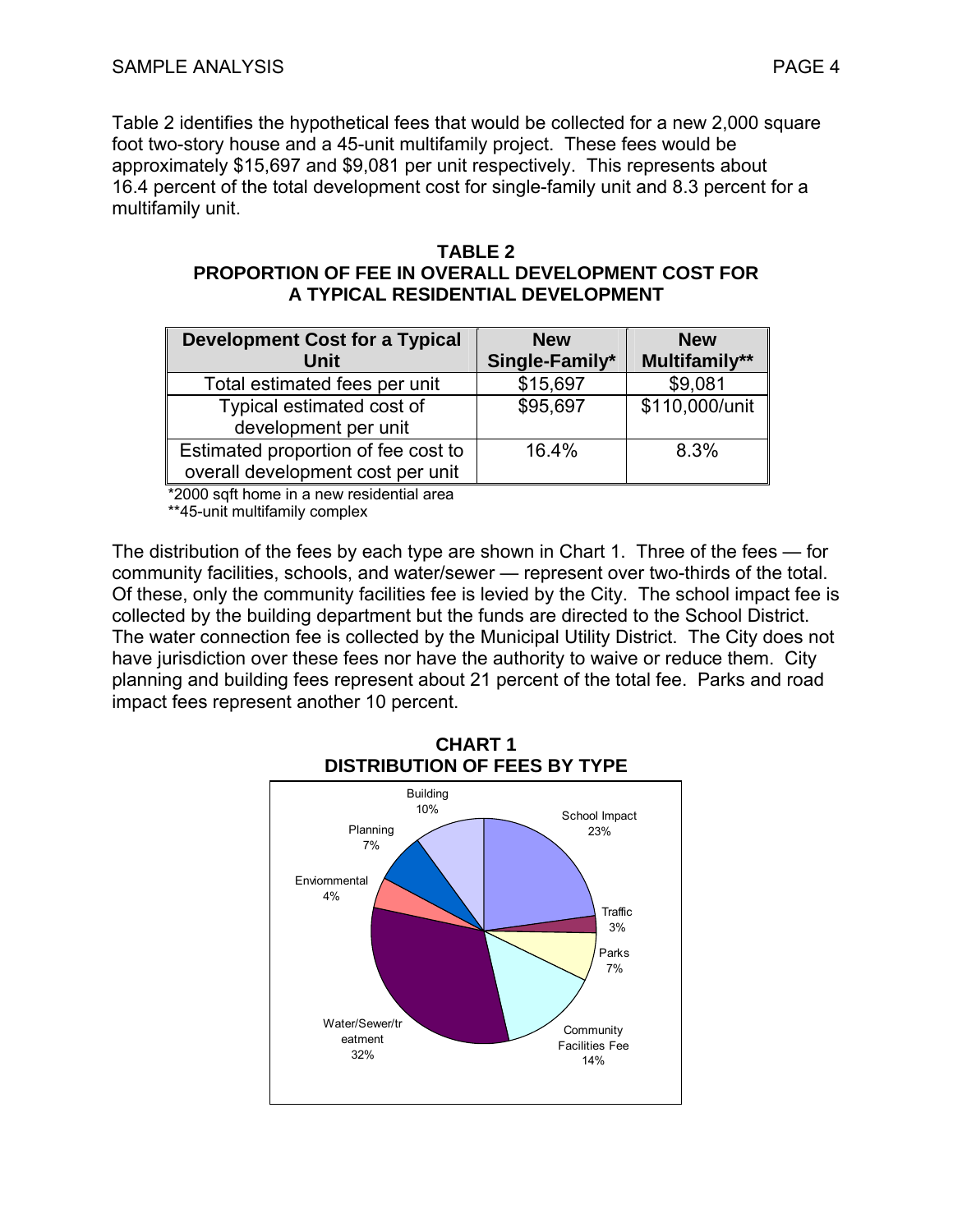While fees represent a substantial part of residential construction costs, Model City's fees are in line with those charged in other neighboring communities. The City has one of the lowest planning fees within the County. A brief survey demonstrates the below average cost in planning fees charged by the City. For example, Model City requires a fee of \$4,197 for a zone change, while all other cities' fees, except City A, are higher. The low fees in the City, do not act as a constraint against building affordable housing and as a result, fees have not affected the City's competitiveness for affordable housing with neighboring communities.

#### **TABLE 3 PLANNING APPLICATION FEES – SURROUNDING JURISDICTIONS SINGLE FAMILY AND MULTIFAMILY**

| <b>Jurisdiction</b>                          | <b>General Plan</b><br><b>Amendment</b>               | Zone<br>Change        | <b>Tentative</b><br><b>Tract Map</b>                                | <b>Variance</b>                            |  |
|----------------------------------------------|-------------------------------------------------------|-----------------------|---------------------------------------------------------------------|--------------------------------------------|--|
| <b>Model City</b>                            | \$3,775                                               | \$4,197               | $$1,541+$50$ per lot                                                | \$1,102                                    |  |
| City A                                       | \$2,500<br>deposit                                    | $$1,500 + $25/$<br>οt | \$1,000+\$25/lot                                                    | \$785.00                                   |  |
| City B                                       | \$2,500                                               | \$4,925               | $$1,175+$20/lot$                                                    | \$1,528.00                                 |  |
| County                                       | $$5,000-$<br>\$7,000                                  | \$4,826               | \$3,092+\$315/lot<br>for the first 40,<br>\$158/lot<br>subsequently | \$2,207-Class<br>One \$3,416-<br>Class Two |  |
| City C                                       | \$750 Filing<br>Fee + actual<br>Cost w/min<br>\$3,800 | \$4,532               | $$2,125+$25/lot$                                                    | $$1,125-$<br>\$2,800                       |  |
| Source: City and County Planning Departments |                                                       |                       |                                                                     |                                            |  |

## **Conclusions**

Model City's City Council has recognized that fees could significantly impact the cost and affordability of housing within the community. As a result, in 2006, the City conducted a thorough nexus study on the fees assessed at the time. The study showed that current fees had a negative impact on development in the urban center and on the City's ability to meet housing goals. As a result, the City altered their fee structure, lowering fees for infill development and multifamily housing to better encourage development within existing service corridors and compact development.